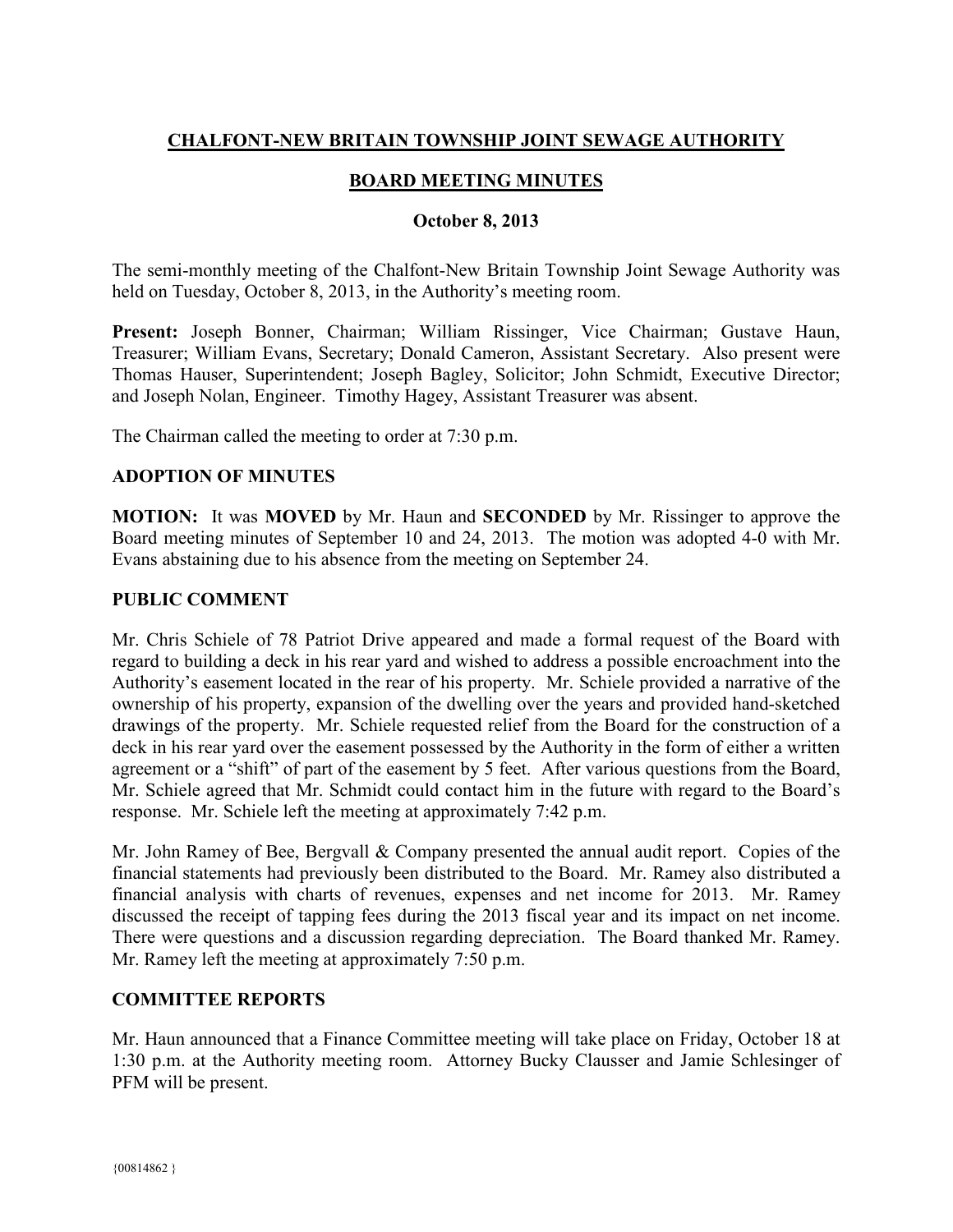## **EXECUTIVE DIRECTOR'S REPORT – John E. Schmidt**

Mr. Schmidt reported that the Authority received the Aetna Medicare Plan for the coming year and was provided one (1) week to renew or cancel the Plan. The new plan includes an approximately 21% increase in costs. The quoted price involves an increase from \$341 per person to \$399 per person for 2014. Mr. Schmidt reported that there are currently six (6) employees and spouses on the Medicare Plan of the Authority. The increase in cost amounts to approximately \$1700 in total for the remainder of the fiscal year. Mr. Schmidt stated that the Authority had averaged approximately a 10% increase each year over the past three (3) years for the Medicare Plan. Mr. Schmidt generally discussed that the renewal in 2015 for the regular Aetna health plan may provide for a large number of price categories as a result of the Affordable Healthcare Act (Obama Care).

**MOTION:** It was **MOVED** by Mr. Evans and **SECONDED** by Mr. Rissinger to approve the Aetna Medicare renewal for 2014 as presented. The Motion was unanimously adopted.

Mr. Schmidt reported that the Authority had applied for the renewal of two (2) permits: the NPDES discharge permit, and the biosolids land application permit. In response to questions, Mr. Schmidt stated that the annual fee for the plant permit was \$1250 per year and the 3-year biosolids permit is \$500.

Mr. Schmidt reminded the Board of the mid-November PMAA meeting.

Mr. Schmidt reported that former Board member Earl Johnston, Jr. recently passed away. Mr. Johnston had served on the Board for a 9 year term concluding in 1991.

### **ENGINEER'S REPORT – Joseph Nolan, P. E.**

Mr. Nolan presented Requisition No. 130 for Capital Expenditures in the amount of \$3,776.00.

**MOTION:** It was **MOVED** by Mr. Rissinger and **SECONDED** by Mr. Cameron to approve Requisition No. 130 for Capital Expenditures in the amount of \$3,776.00. The Motion was unanimously adopted.

Mr. Nolan next presented Requisition No. 173 for Capital Improvements in the amount of \$997,358.27, the majority of which included payments to the general contractor C&T Associates and the electrical contractor Thomas Controls for work associated with Phase II of the Upgrade & Plant Expansion, particularly that associated with the motor control centers.

**MOTION:** It was **MOVED** by Mr. Haun and **SECONDED** by Mr. Cameron to approve Requisition No. 173 for Capital Improvements in the amount of \$997,358.27. The Motion was unanimously adopted.

Mr. Nolan reported that approximately \$3.46 million of the \$3.77 million contract with C&T Associates has been approved and paid through today (less 5% retainage). Approximately 50% of the payments to Thomas Controls have been approved through tonight's meeting. Mr. Nolan, in response to a question, estimated that approximately \$40,000 was being held in retainage for Thomas Controls. In response to various questions, Mr. Nolan stated that he believes Tanks A and B will be functional by mid-December and the rest of the project will be completed on time by late March. The contractors have all of the components they now need to complete the